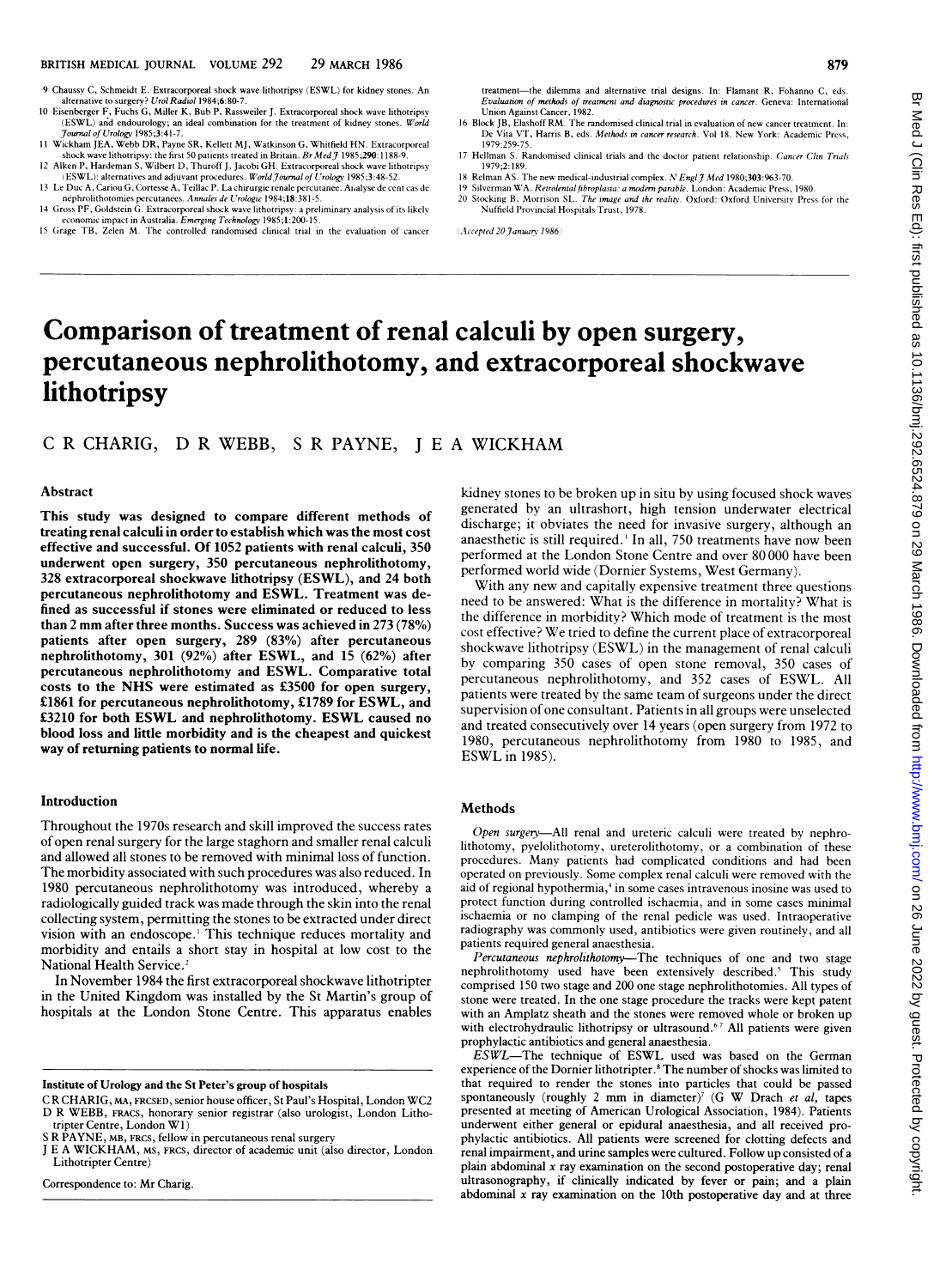underwent metabolic stone screening.<sup>3</sup> For the purpose of this study all details of patients were assessed three months after treatment. The procedures were defined as successful if patients were free of stones at three months or, in the case of ESWL, if stones had been fragmented into particles of less than <sup>2</sup> mm. For each type of treatment the patients were considered in two groups: group <sup>1</sup> were those with stones of a mean diameter of less than 2 cm and group <sup>2</sup> those with stones of <sup>a</sup> mean diameter of <sup>2</sup> cm or more or with

months. In 25 patients with larger staghorn calculi the portion of the stone in the renal pelvis was removed percutaneously and then ESWL was applied to the residual stone fragments; these patients were considered separately. When patients required unplanned percutaneous nephrolithotomy after ESWL this was recorded as <sup>a</sup> complication of treatment. In some cases of percutaneous nephrolithotomy and ESWL stones in the upper ureter were manipulated back into the renal pelvis before being treated in the kidney.<sup>9</sup>

Analysis-In all groups stones were sent for analysis, and all patients

TABLE I-Details of patients in each treatment group

|                                                      |                      | $No$ (%) of patients with stones |              |                     |             |  |
|------------------------------------------------------|----------------------|----------------------------------|--------------|---------------------|-------------|--|
|                                                      | $<$ 2 cm<br>(group1) | $\geq 2$ cm<br>(group 2)         | Total        | Mean age<br>(range) | $M: F(\% )$ |  |
| Nephrolithotomy/pyelolithotomy                       | (6)<br>13            | (94)<br>218                      | 231          | 45 (12-78)          | 45:55       |  |
| Pyelolithotomy                                       | 31<br>(41)           | 45 (59)                          | 76           | $47(16-72)$         | 51:49       |  |
| Ureterolithotomy                                     | 43 (100)             |                                  | 43           | $46(20-68)$         | 69:31       |  |
| Percutaneous nephrolithotomy                         | 270(77)              | (23)<br>80                       | 350          | $52(23-72)$         | 68:32       |  |
| <b>ESWL</b><br>Percutaneous nephrolithotomy and ESWL | 204(62)              | 124(38)<br>24 (100)              | 328)<br>24 ( | $48(22-83)$         | 70:30       |  |

TABLE II-Success rate of treatment<sup>\*</sup> (figures are numbers  $%$  (%) of patients)

|                                                                                                 | Group 1                            | Group 2                      | Overall                                  |
|-------------------------------------------------------------------------------------------------|------------------------------------|------------------------------|------------------------------------------|
| Nephrolithotomy/pyelolithotomy<br>Pyelolithotomy<br>Ureterolithotomy                            | (92)<br>12.<br>26 (84)<br>43 (100) | 154(71)<br>38(84)            | 166 $(72)$<br>64 (84)<br>43 (100)        |
| All open procedures                                                                             | 81 (93)                            | 192 (73)                     | 273 (78)                                 |
| Percutaneous nephrolithotomy†<br><b>ESWL</b><br>Percutaneous nephrolithotomy and<br><b>ESWL</b> | (87)<br>234<br>200 (98)            | 55 (69)<br>101(82)<br>15(62) | (83)<br>289<br>(92)<br>301<br>(62)<br>15 |

\*Success defined as no stones at three months or stone reduced to particles  $\leq 2$  mm in

TABLE III-Complications after each procedure (figures are numbers of patients)

size. t52 with electrohydraulic lithotripsy, 69 with ultrasound.

#### Results

multiple stones.

Table <sup>I</sup> shows the subgroups of patients by age, sex, operation, and size of stones. The mean age was between 45 and 52 (range 12-83), and two thirds of patients were male. Most open procedures were for stones greater than <sup>2</sup> cm in diameter, whereas most of the closed procedures were performed for smaller stones.

Table II compares the success rate by size of stones and shows that overall ESWL had the best success rate of 90% (98% in group 1 and 82% in group 2).

The proportions of patients who had complications (excluding infective urine) were: after nephrolithotomy/pyelolithotomy 105 patients (46%) (3 (23%) in group 1; 102 (47%) in group 2); after pyelolithotomy 27 (36%) (12  $(38\%)$ ; 15  $(33\%)$ ; after ureterolithotomy 4  $(9\%)$   $(0; 4 (9\%)$ ; after percutaneous nephrolithotomy <sup>59</sup> (17%) (35 (13%); <sup>24</sup> (30%)); and after ESWL and percutaneous nephrolithotomy 37 (11%) (7 (3%); 30 (20%)).

Morbidity-Table III lists the complications that occurred after each type

|                            | Nephrolithotomy |         | Pyelolithotomy |         | Ureterolithotomy |         | Percutaneous<br>nephrolithotomy |         | <b>ESWL</b> |         |
|----------------------------|-----------------|---------|----------------|---------|------------------|---------|---------------------------------|---------|-------------|---------|
|                            | Group 1         | Group 2 | Group 1        | Group 2 | Group 1          | Group 2 | Group 1                         | Group 2 | Group 1     | Group 2 |
| Cardiac                    |                 | 10      |                |         |                  |         |                                 |         | h.          | 5*      |
| Pulmonary                  |                 | 32      |                | 6       |                  |         |                                 |         |             |         |
| Gastrointestinal           |                 |         |                |         |                  |         |                                 |         |             |         |
| Renal failure              |                 |         |                |         |                  |         |                                 |         |             |         |
| Septicaemia                |                 |         |                |         |                  |         | 20                              | 14      |             |         |
| Obstruction of upper tract |                 |         |                |         |                  |         |                                 | n       |             | $15+$   |
| Leak                       |                 | 16      |                |         |                  |         |                                 |         |             |         |
| Wound infection            |                 | 19      |                |         |                  |         |                                 |         | ı‡          |         |
| More than one complication |                 | 36      |                |         |                  |         |                                 |         |             |         |

\*Transient arrythmias.

Treated by needle nephrostomy, percutaneous nephrolithotomy, or ureteroscopy.<br>
#Includes electrive percutaneous nephrolithotomy and ESWL.

#Includes electrive percutaneous nephrolithotomy and ESWL.<br>Cardiac complications included cardiac arrest, pulmonary embolus and deep venous thrombosis, and cardiac arrhythmias. Pulmonary complications were usually chest in nephrostomy tube. Wound infection included abdominal bruising, which sometimes occurs after ESWL.

#### TABLE IV-Comparative total cost of each part of procedure to NHS

|                                       | Inpatient days |             | Outpatient visit |         |                      | Total cost       |
|---------------------------------------|----------------|-------------|------------------|---------|----------------------|------------------|
|                                       | No             | $Cost(f)^*$ | No               | Cost(f) | Cost of<br>procedure | (range)<br>(£)   |
| Nephrolithotomy                       | $17 - 08$      | 2972        | 2.4              | 243     |                      |                  |
| Pvelolithotomv                        | $15 - 15$      | 2636        | 2.4              | 243     | 469.28               | 3500 (3324-3660) |
| Percutaneous nephrolithotomy:         |                |             |                  |         |                      |                  |
| First                                 | 5.63           | 955         | 2.5              | 251     |                      |                  |
| Second                                | 8.3            | 1453        | 2.5              | 251     | $407 - 84$           | 1861 (1613-2111) |
| ESWL                                  | $3 - 7$        | 643         |                  | 251     | $800 - 00$           | 1739 (1689-1789) |
| ESWL and percutaneous nephrolithotomy | 9.92           | 1726        |                  | 276.44  | $1207 - 00$          | 3210             |

\*NHS bed£174.

tFirst outpatient visit £165, follow up £55-72.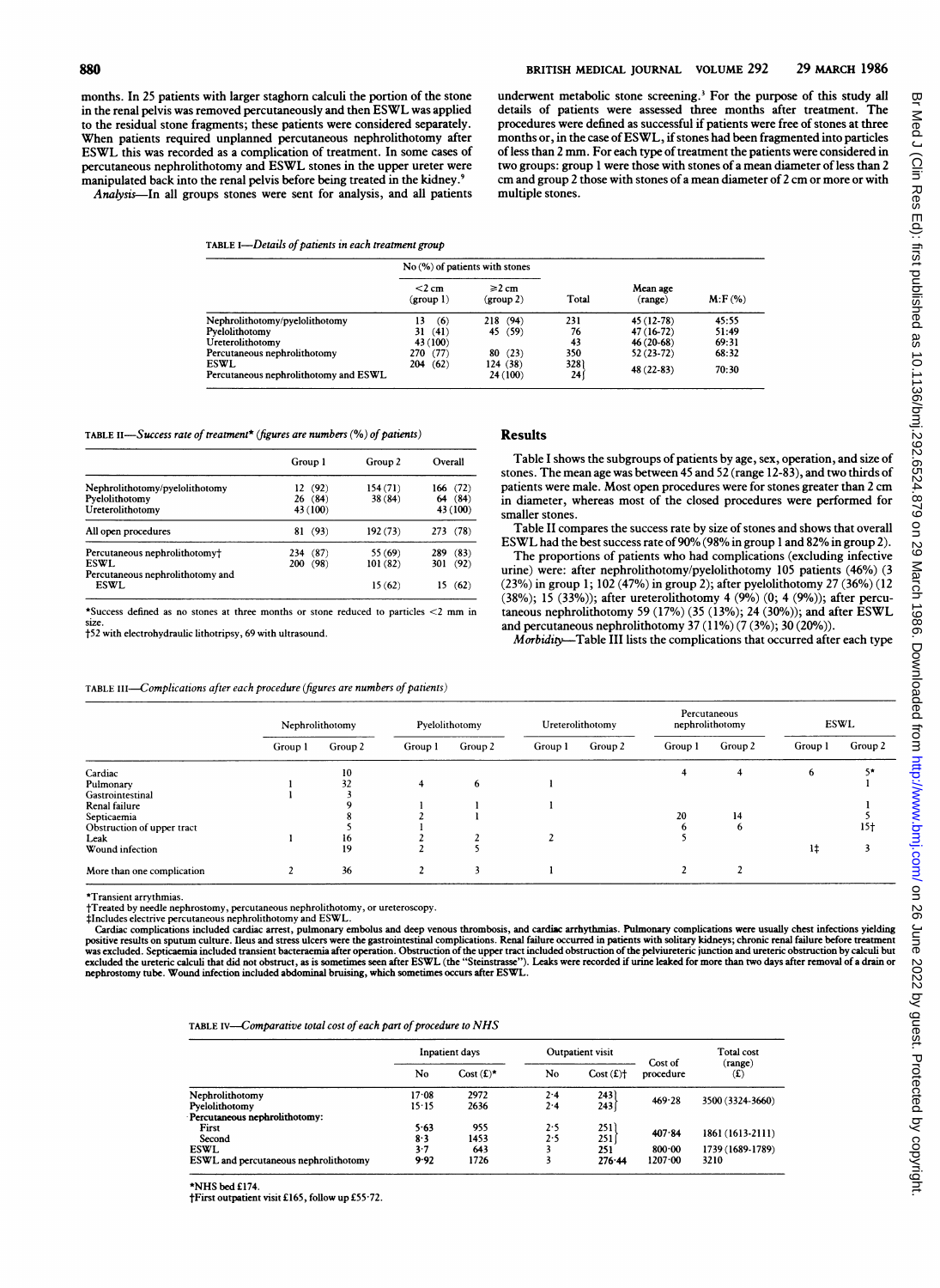of treatment. No distinction was made between primary and secondary haemorrhage, and only the total amount of blood required was recorded. During open surgery four patients in group <sup>1</sup> required more than three units of blood, one of whom required <sup>10</sup> units; and 90 patients in group <sup>2</sup> required more than three units of blood, <sup>18</sup> of whom required more than six units and one of whom subsequently underwent nephrectomy. During percutaneous nephrolithotomy no patients in group <sup>1</sup> needed more than three units but two in group <sup>2</sup> did, one of whom required <sup>16</sup> units. No patients who underwent ESWL required blood. Average blood loss was <sup>2</sup> <sup>6</sup> units during open surgery and nil during both ESWL and percutaneous nephrolithotomy.

Mortality-Mortality with all three modes of treatment was extremely low: three patients (0.9%) died after open surgery, two (0.7%) after percutaneous nephrolithotomy, and none after ESWL.

Cost of procedures-A calculation of the overall cost to the NHS (table IV, appendix) showed that ESWL can be the cheapest form of treatment for both large and small stones. The cost to the NHS for sessions on the lithotripter at the stone centre can be further reduced if patients are housed in their referring hospital. The costs do not include the cost of transport to and from the stone centre.

## **Discussion**

The surgical management of patients with renal calculi has now moved away from operative intervention, but the types of stone do not change. The incidence of stone disease encountered in a major health region is around 1200 cases a year, of which 300-400 will need surgical intervention (this may increase with ESWL by 10-15% (M Blacklock, personal communication)). The economic consequences of this are enormous as most patients are around 45 years old and two thirds are male.<sup>10</sup> ESWL and percutaneous nephrolithotomy, which reduce inpatient stay by 75%, allow patients to return to work far more quickly than open surgery, and with ESWL most patients can resume normal activity within 24 hours of treatment and can return to work in less than a week.<sup>3</sup>

Over <sup>80</sup> <sup>000</sup> patients have been treated with ESWL world wide and only two have died. Morbidity with this procedure is minimal, as evidenced by the small amount of analgesia required postoperatively." Complications that arise can be anticipated and treated by a skilled team. Moreover, stones can be cleared in patients who have previously been considered to be unfit for open surgery or technically unsuitable for percutaneous nephrolithotomy. The overall cost of ESWL compares favourably with that of percutaneous nephrolithotomy, and the procedure is far more cost effective than open surgery.'2 Time spent on treatment by the consultant (57 minutes as opposed to 84 minutes for percutaneous nephrolithotomy and 130 minutes for open surgery) and exposure to <sup>x</sup> rays are considerably less for ESWL, and hence many more patients can be treated. Treatment of one patient an hour is easily realisable.

In overall economic and therapeutic terms, therefore, ESWL is superior to other forms of treatment for most types of stone except cystine and complete staghorn stones. Given the overall incidence of stones in the United Kingdom of  $1.2-4.6/10^4$ , probably five lithotripters are needed in the United Kingdom. The machines are expensive and, to be used efficiently, should form part of an overall stone service and be grouped in units where all forms of endourological skill are available (American Urological Association ad hoc committee, May 1985). More surgeons need to be trained in percutaneous renal surgery so that they can use their skill in conjunction with ESWL, thus allowing more urologists to participate in a complete stone service.

Previously the aim of treatment has been to eliminate all stones as residual calculus results in a high rate of recurrence requiring treatment. '4 With ESWL gravel may persist in dependent calices with no clinical effect (24% seen on  $x$  ray films at three months). It is too early to predict the ultimate fate of these finely fragmented particles as follow up is still less than five years world wide, but because ESWL is so safe further treatment may be undertaken to treat reformed or residual calculi. As yet there is no proved maximum number of treatments that patients may safely undergo, and hence it should be possible to render a patient free of stones and keep him such with repeated ESWL if required.

Our study shows that the size of the stone is a crucial factor in

determining the outcome of treatment. Stones greater than <sup>2</sup> cm in diameter lead to a high failure rate with all forms of treatment, but much less so with ESWL. The prevalence of complications is also increased to up to 46% in this group, and blood loss is always greater. As confidence with ESWL and percutaneous nephrolithotomy increases larger stones are attempted, accounting for the slight increase in morbidity and failure rates as numbers expand. The complete staghorn is still a major challenge, but with a combination of percutaneous nephrolithotomy and ESWL, using repeated treatments, open surgery may be avoided for nearly all stones.

We thank Sisters V Capper, T Raybold, and L Pinker for their help in compiling the cost figures; Larry Watkinson for the use of the institute's computer services; Ian Carswell in the financial department of the Middlesex Hospital; and the London Stone Centre for making its records freely available. We especially thank Professor N Blacklock for access to his lithotripter pilot study for Greater Manchester.

#### Appendix

COMPARATIVE COSTS OF TREATMENT

#### Open surgery

| Theatre time (average 2 h 10 min) at £87/h (medical cost £36/h,      |      |       |                         |
|----------------------------------------------------------------------|------|-------|-------------------------|
| nursing/portering £26/h, maintenance £25/h)                          |      |       | £188.50                 |
| Radiology units (120)                                                |      |       | 68.76                   |
| Disposables                                                          |      |       | 78∙02                   |
| Special equipment $(f10)$ per case)                                  |      |       | 10.00                   |
| Capital outlay                                                       |      | £3074 |                         |
| Hypothermic equipment RHU101                                         | 859  |       |                         |
| Ortholay                                                             | 2215 |       |                         |
| Drugs (inosine at £36.23 for £20; £20 per case)                      |      |       | 20.00                   |
| Blood (average $2.6$ units at £40/unit)                              |      |       | 104.00                  |
|                                                                      |      |       | Cost per case $£469.28$ |
| Percutaneous nephrolithotomy                                         |      |       |                         |
| X ray department time (average 1 h 24 min) at £74.28/h (medical cost |      |       |                         |
| £50.15/h, nursing/portering £24.13/h)                                |      |       | £103.99                 |
| Radiology units (180)                                                |      |       | 103.14                  |
| Disposables                                                          |      |       | 157.28                  |
| Special equipment $(£36$ per case)                                   |      |       | 36∙00                   |
| Capital outlay                                                       |      | £8983 |                         |
| Wickham operating scope                                              | 962  |       |                         |
| Rigid stone forceps $\times$ 2                                       | 208  |       |                         |
| Storz optical triradiate and 0° scope                                | 1230 |       |                         |
| Wolf electrohydraulic lithotripter                                   | 2820 |       |                         |
|                                                                      |      |       |                         |

Lithotripter probes × 6 408<br>Wolf ultrasonic operator 1882 Wolf ultrasonic operator 1882 Wolf sonotrode 463 Wolf suction pump Cost per case £400-41

ESWL14

| Building to house machine                             | $(E214000-328000)$  |
|-------------------------------------------------------|---------------------|
| Dornier lithotripter                                  | 1 100 000           |
| Ward conversion                                       | 243 000             |
| $X$ ray guidance for endourology                      | 150 000             |
|                                                       | $1.707m - 1.821m$   |
| Revenue costs $(E1000-1250/\text{year}$ for 5 years)  |                     |
| Medical staff                                         | £81 000             |
| Nursing and ancillary                                 | 67 547              |
| Maintenance of building and equipment                 |                     |
| 10% depreciation on building                          | 21 400              |
| 10% depreciation on machine                           | 110 000             |
| Medical disposables                                   | 7 300               |
| Rates                                                 | 25 000              |
| Electricity                                           | 25 000              |
| Electrode $(1.7$ /patient at £200 each, assuming 1000 |                     |
| patients)                                             | 340 000             |
| Servicing                                             | 100 000             |
|                                                       | £777 247            |
|                                                       | Cost per case* £777 |

\*Assuming initial capital outlay is written off, and assuming 1000 patients are treated.